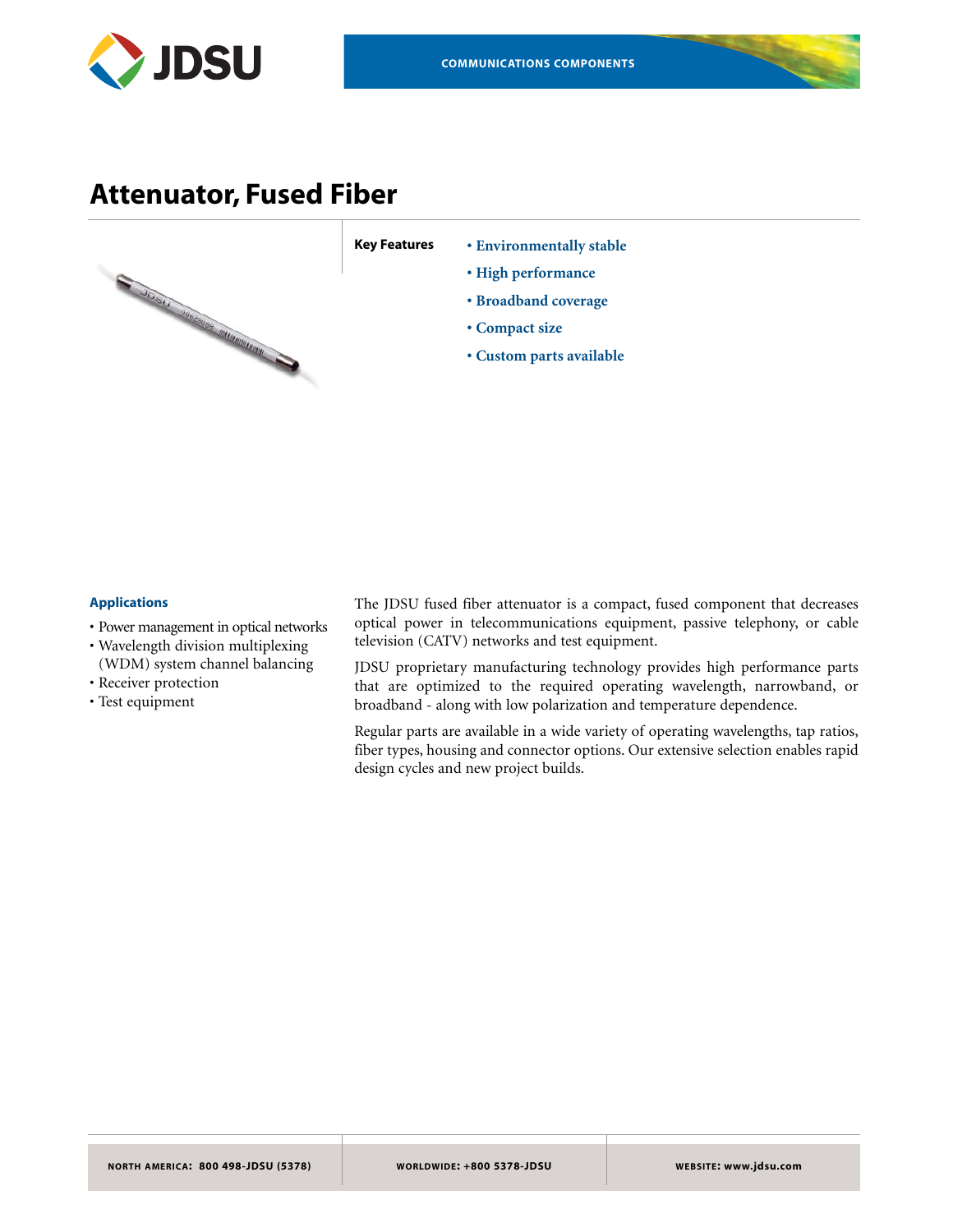## 2

#### **Optical Performance Specifications (C band and L band)**

#### **Parameter Specification**

Operating wavelength range

| C band                           |                               | 1528 to 1563 nm |                   |                                 |                               |      |                     |                                                   |          |                                 |                     |          |
|----------------------------------|-------------------------------|-----------------|-------------------|---------------------------------|-------------------------------|------|---------------------|---------------------------------------------------|----------|---------------------------------|---------------------|----------|
| L band                           |                               | 1570 to 1605 nm |                   |                                 |                               |      |                     |                                                   |          |                                 |                     |          |
| Attenuation                      |                               | 20 dB           | 17 dB             | 15 dB                           | 13 dB                         | 10dB | 7 dB                | 5.2 dB                                            | 4 dB     | 3 dB                            | 2 dB                | 1 dB     |
| Available grade                  |                               | A/B             | A/B               | A/B                             | A/B                           | A/B  | A/B                 | A/B                                               | A/B      | A/B                             | A/B                 | A/B      |
| Attenuation tolerance $(\pm dB)$ |                               | 1.4/2.4         | $1.0/1.5$ 0.9/1.4 |                                 | $0.8/1.2$ $0.6/1.0$           |      | 0.5/0.8             | $0.3/0.5$ $0.3/0.5$ $0.2/0.4$ $0.2/0.4$ $0.2/0.4$ |          |                                 |                     |          |
| WDL <sup>1</sup> (dB)            | Max.                          | .25/0.35        | .22/0.30          |                                 | $.18/.26$ $.15/.20$ $.13/.18$ |      | .12/0.15            | .10/0.15                                          | .10/0.15 |                                 | $.10/.15$ $.10/.15$ | .10/0.15 |
| $PDL2$ (dB)                      | Max.                          | .20/0.25        | .15/0.20          | .14/.20                         | $.12/.20$ $.10/.15$           |      |                     | $.10/.15$ $.10/.15$                               | .09/.11  |                                 | $.08/.10$ $.08/.10$ | .08/.10  |
| $TDL3$ (dB)                      | Max.                          | .20/0.20        |                   | .15/.15 .15/.15 .15/.15 .15/.13 |                               |      | $.10/.10$ $.10/.10$ |                                                   |          | .10/.10 .10/.10 .10/.10 .10/.10 |                     |          |
| Available housing option         | 3, 4, 5, 6                    |                 |                   |                                 |                               |      |                     |                                                   |          |                                 |                     |          |
| Fiber type code                  | 1 (Corning SMF-28 - telecoms) |                 |                   |                                 |                               |      |                     |                                                   |          |                                 |                     |          |

1. Change in insertion loss over the operating wavelength range.

2. Change in insertion loss over all input polarization states.

3. Change in insertion loss from -5 °C to 75 °C.

#### **Optical Performance Specifications (C + L band and S band)**

|  |  | Parameter |  |
|--|--|-----------|--|
|  |  |           |  |
|  |  |           |  |
|  |  |           |  |

#### **Specification**

| Operating wavelength range       |      |                               |                           |                                 |                 |                   |                     |                  |                         |                               |         |          |
|----------------------------------|------|-------------------------------|---------------------------|---------------------------------|-----------------|-------------------|---------------------|------------------|-------------------------|-------------------------------|---------|----------|
| $C + L$ band                     |      | 1528 to 1605 nm               |                           |                                 |                 |                   |                     |                  |                         |                               |         |          |
| S band                           |      |                               |                           |                                 |                 |                   | 1425 to 1500 nm     |                  |                         |                               |         |          |
| Attenuation                      |      | 20 dB                         | 17 dB                     | 15 dB                           | 13 dB           | 10 dB             | 7 dB                | $5.2 \text{ dB}$ | 4 dB                    | 3 dB                          | 2 dB    | 1 dB     |
| Available grade                  |      | A/B                           | A/B                       | A/B                             | A/B             | A/B               | A/B                 | A/B              | A/B                     | A/B                           | A/B     | A/B      |
| Attenuation tolerance $(\pm dB)$ |      | 2.4/2.8                       | 1.3/2.4                   | 1.2/1.9                         |                 | $1.1/1.5$ 0.9/1.2 | 0.8/1.1             | 0.6/0.8          |                         | $0.3/0.5$ $0.3/0.5$ $0.3/0.5$ |         | 0.3/0.5  |
| WDL <sup>1</sup> (dB)            | Max. |                               | .90/1.20 .60/1.00 .50/.90 |                                 | .45/.80 .40/.60 |                   | .37/.55 .35/.50     |                  | .30/.45                 | .25/.40                       | .25/.40 | .25/0.40 |
| $PDL2$ (dB)                      | Max. | .20/0.25                      | .15/0.20                  | .14/.20                         | .12/.20         | .10/.15           | .10/0.15            | .10/0.15         | .09/0.11                | .08/.10                       | .08/.10 | .08/.10  |
| $TDL3$ (dB)                      | Max. | .20/0.20                      |                           | .15/.15 .15/.15 .15/.15 .15/.13 |                 |                   | $.10/.10$ $.10/.10$ |                  | .10/.10 .10/.10 .10/.10 |                               |         | .10/0.10 |
| Available housing option         |      |                               |                           |                                 |                 |                   | 3, 4, 5, 6          |                  |                         |                               |         |          |
| Fiber type code                  |      | 1 (Corning SMF-28 - telecoms) |                           |                                 |                 |                   |                     |                  |                         |                               |         |          |

1. Change in insertion loss over the operating wavelength range.

2. Change in insertion loss over all input polarization states.

3. Change in insertion loss from -5 °C to 75 °C.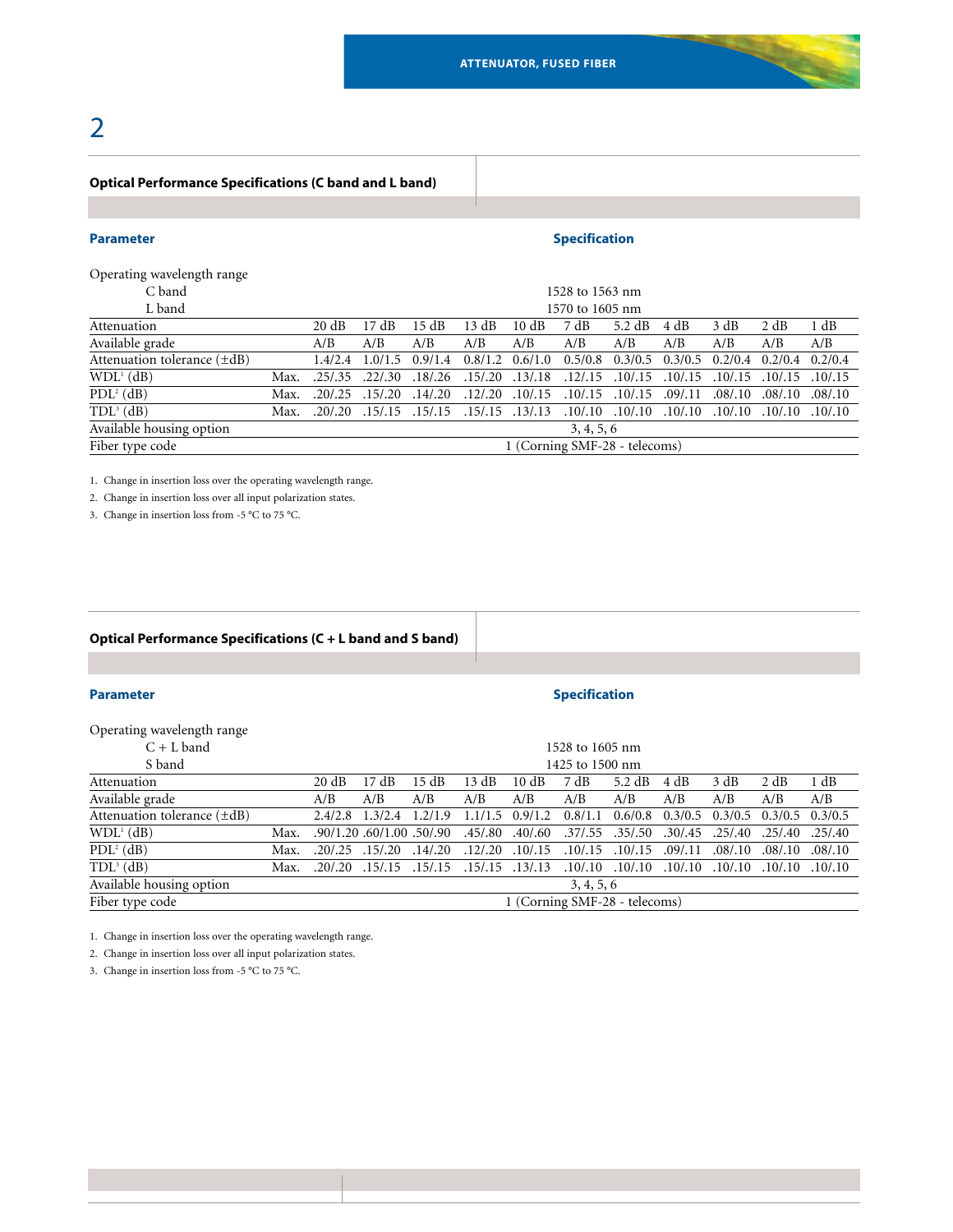# 3

#### **Specifications**

| <b>Parameter</b>                   |         | <b>Specification</b>   |
|------------------------------------|---------|------------------------|
| Optical return loss                | Minimum | 50 dB                  |
| Directivity                        | Minimum | 55 dB                  |
| Operating temperature <sup>1</sup> |         | -40 to 75 °C           |
| Storage temperature                |         | -40 to 85 $^{\circ}$ C |

1. For connectorised component, operating temperature range is -5 to 75 °C.

| <b>Housing Option</b> |                                       |                                |                                       |
|-----------------------|---------------------------------------|--------------------------------|---------------------------------------|
| Code                  | <b>Description</b>                    | 1 x 1 Dimensions (mm)          | <b>Pigtail</b>                        |
| 3                     | Regular                               | 3.0 ( $\varnothing$ ) x 55 (L) | Primary coated fiber                  |
| 4                     | $\varnothing$ 0.9 mm slim             | 3.0 ( $\varnothing$ ) x 65 (L) | $\varnothing$ 0.9 mm loose-tube       |
| 5                     | $\varnothing$ 0.9 mm semi-ruggedized  | 5.0 $(\emptyset)$ x 80 $(L)$   | $\varnothing$ 0.9 mm loose-tube       |
| 6                     | $\varnothing$ 0.3 mm fully-ruggedized | 80 (L) x 10 (W) x 8 (H)        | $\varnothing$ 3.0 mm fan-out sleeving |